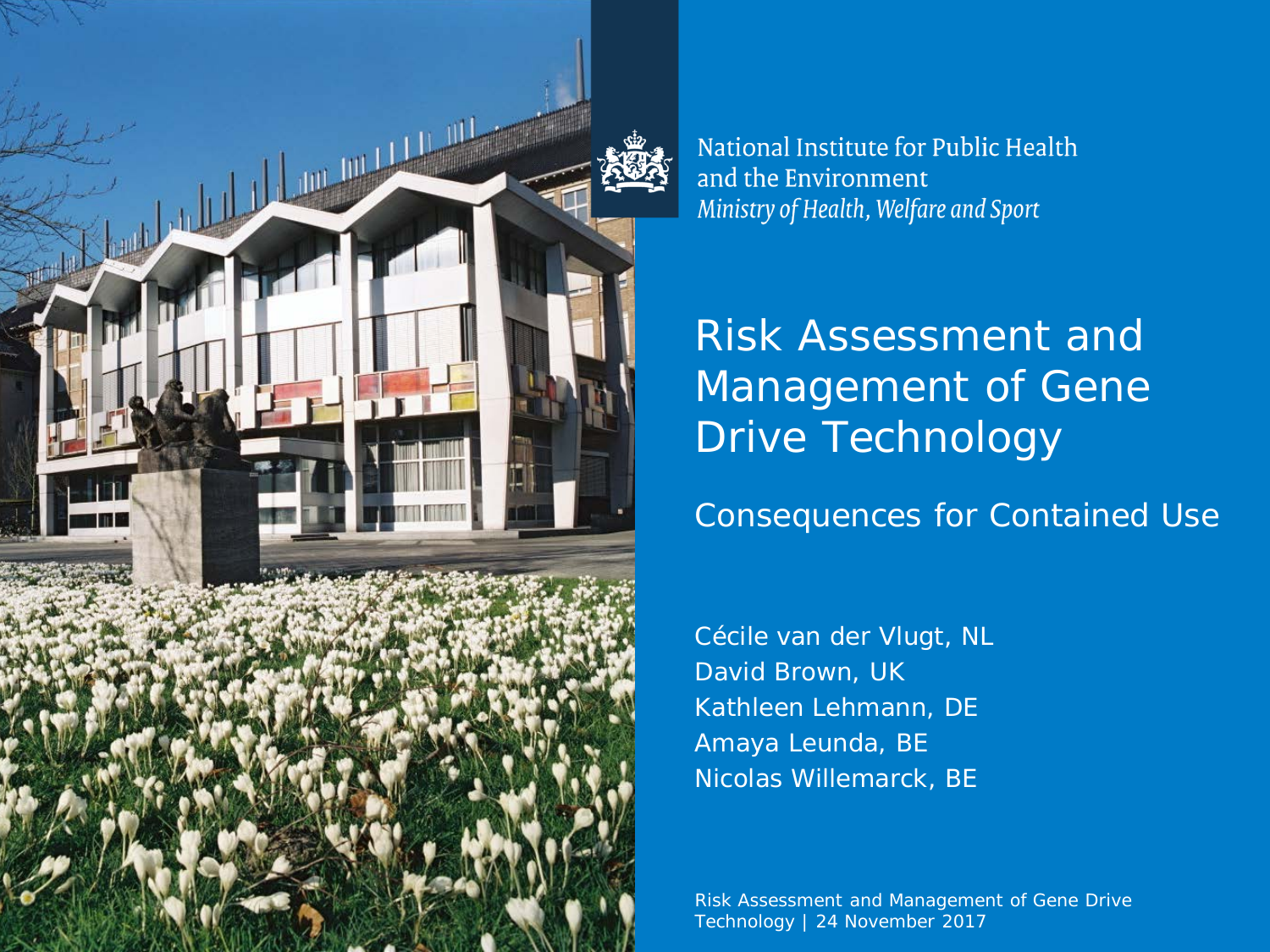

National Institute for Public Health and the Environment Ministry of Health, Welfare and Sport

## RIVM

Gene technology and Biosafety GMO office

#### Tasks:

- Risk assessment of GMOs
- Policy advice to the Ministry on Modern Biotechnology

Risk Assessment and Management of Gene Drive Technology| 24 November 2017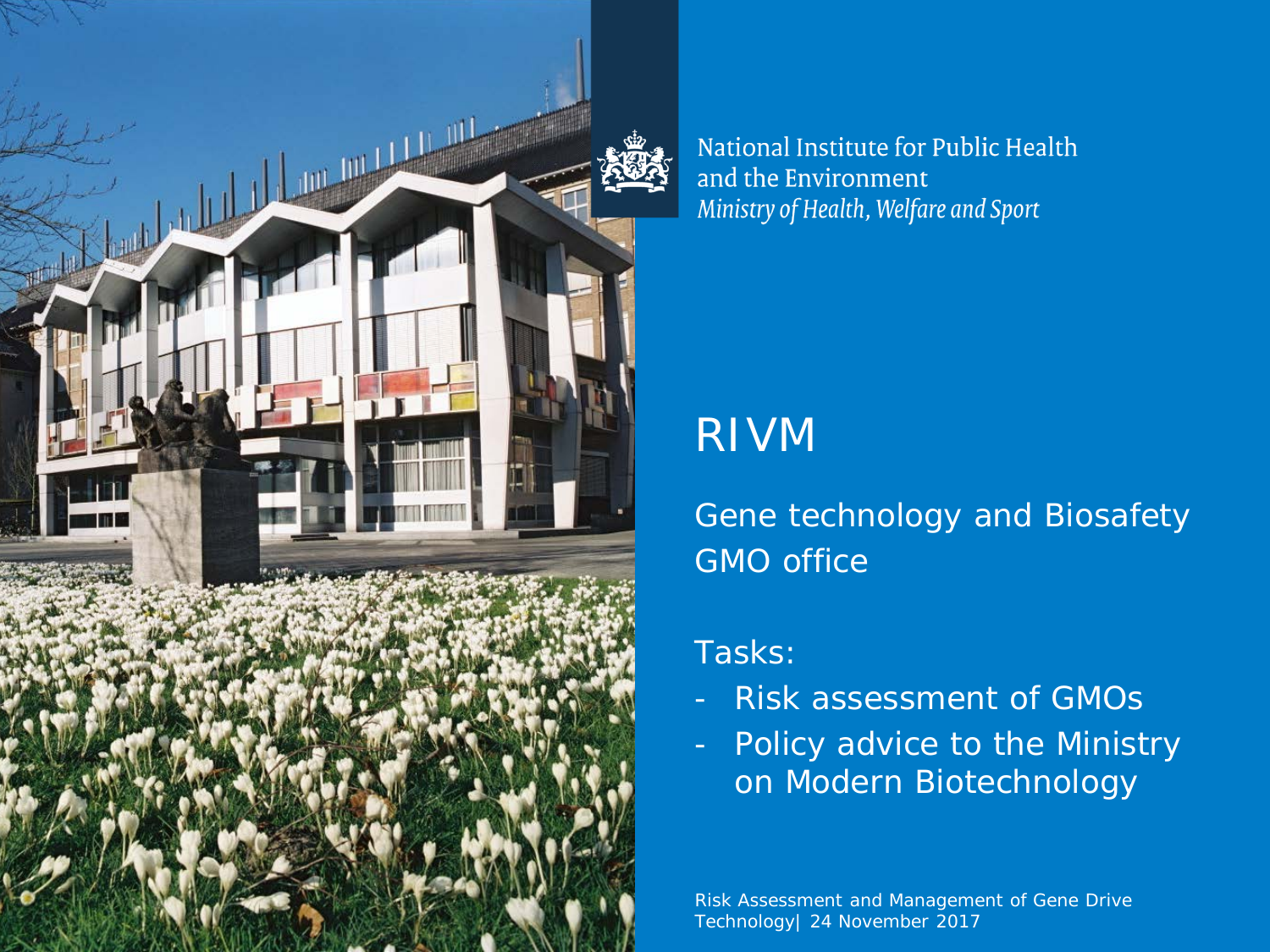

# Gene Drive Technology

Gene drives or 'selfish genetic elements' are well known from nature: they do not inherit according to Mendelian law, but increase in frequency with each generation without conferring a fitness advantage.

Examples:

- Homing endonuclease genes
- **Transposons**
- X-shredder, Medea



• CRISPR/Cas9 a new way to make an artificial gene drive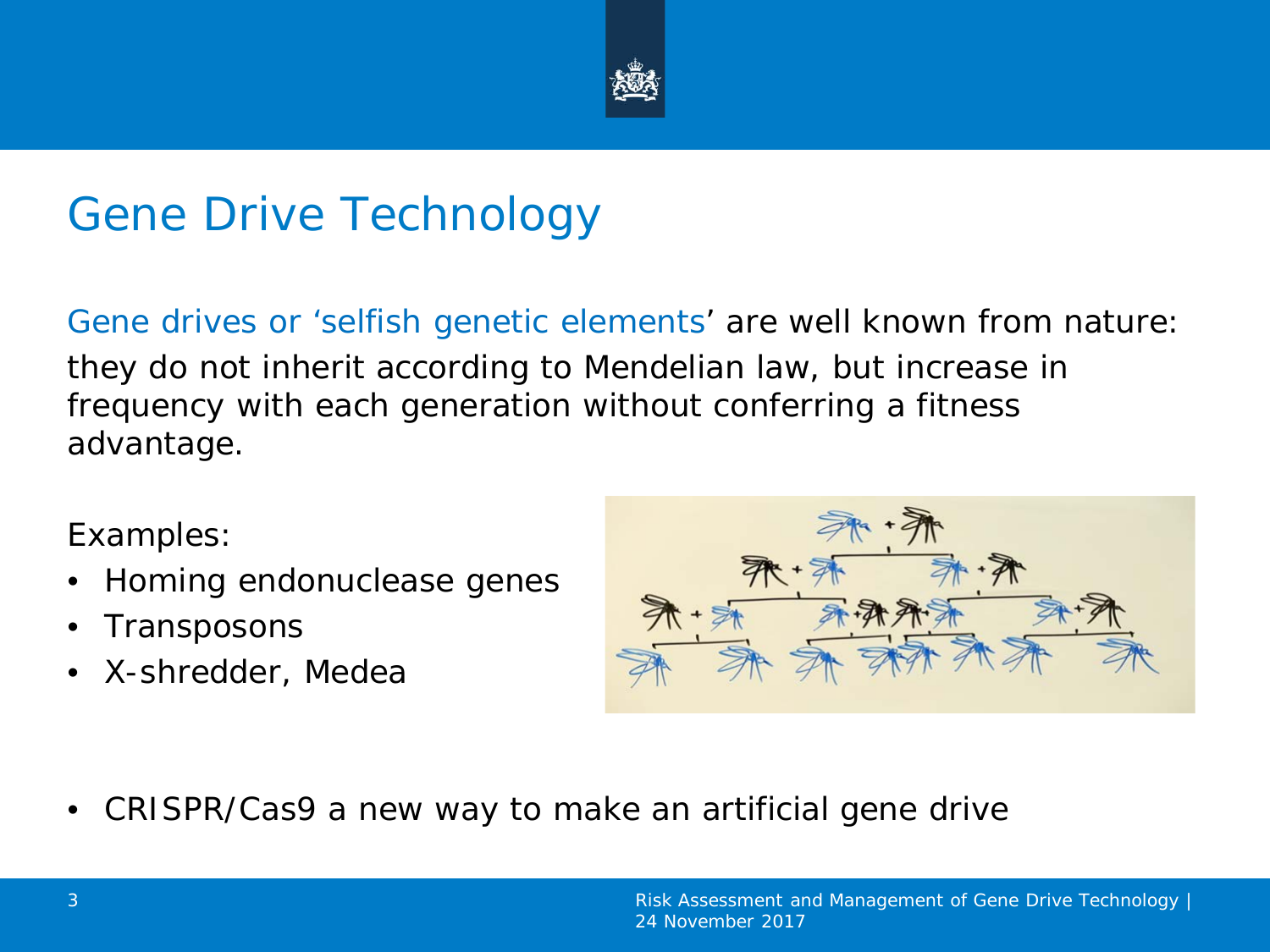

### Mechanism of a CRISPR/Cas9 enabled gene drive



Risk Assessment and Management of Gene Drive Technology | 24 November 2017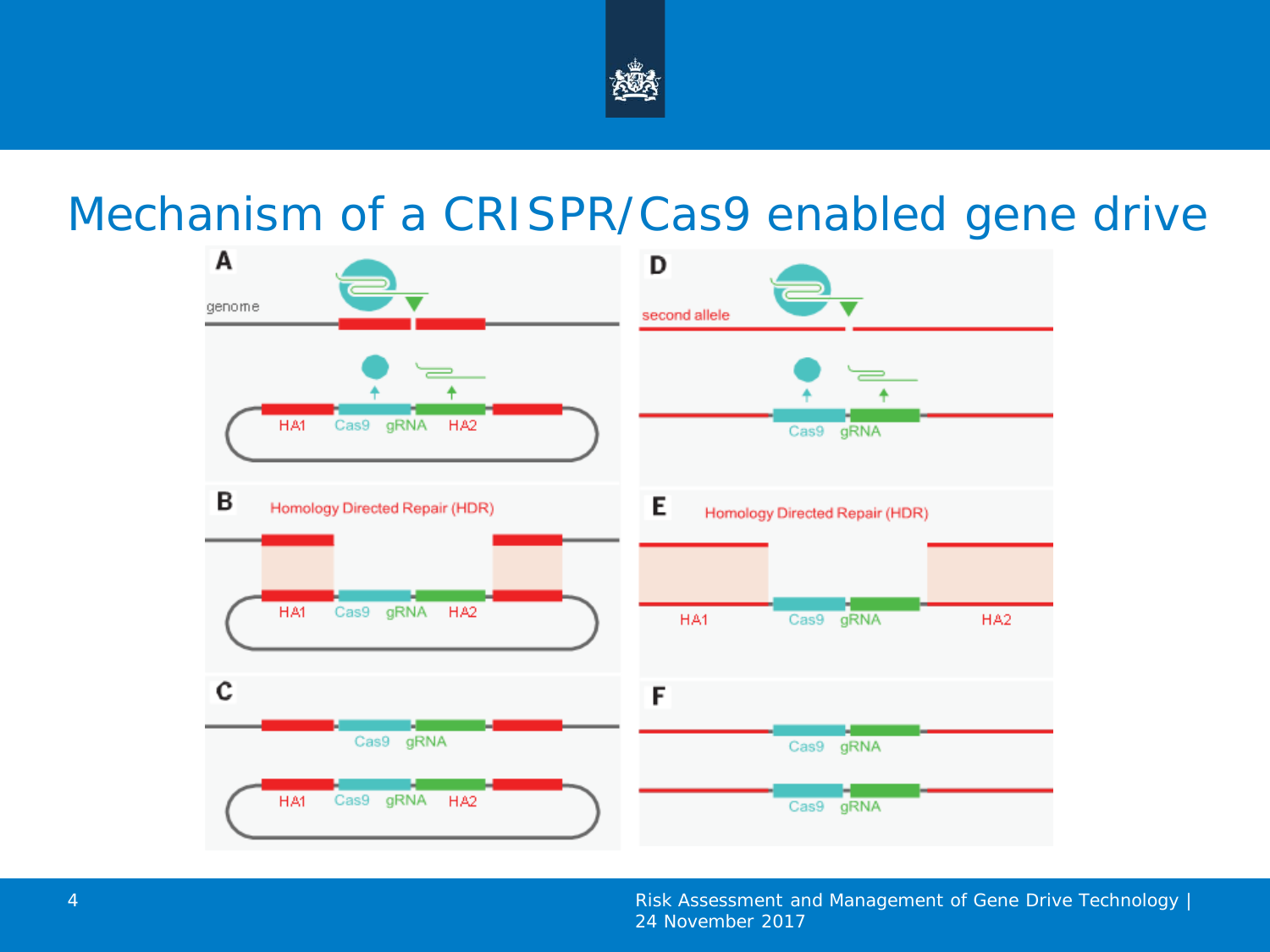

# Gene Drive Technology

Powerful technique to potentially modify an entire population



#### Prerequisites:

- sexual reproducing organism
- HDR cell repair mechanism
- short generation time
- population structure that facilitates the spread of the gene drive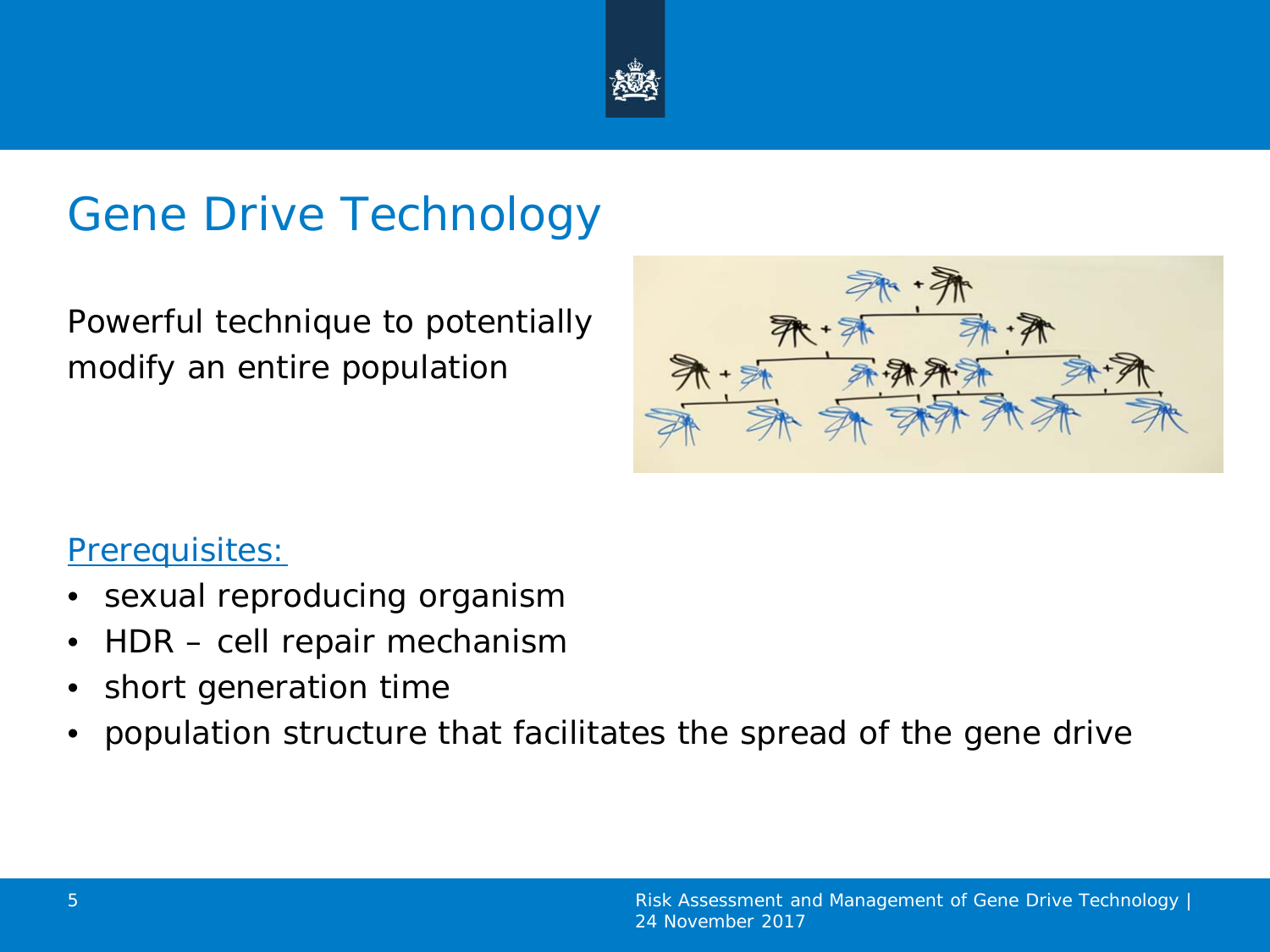

### Many proposals for a wide variety of challenging issues



The National Academies of SCIENCES · ENGINEERING · MEDICINE

Risk Assessment and Management of Gene Drive Technology | 24 November 2017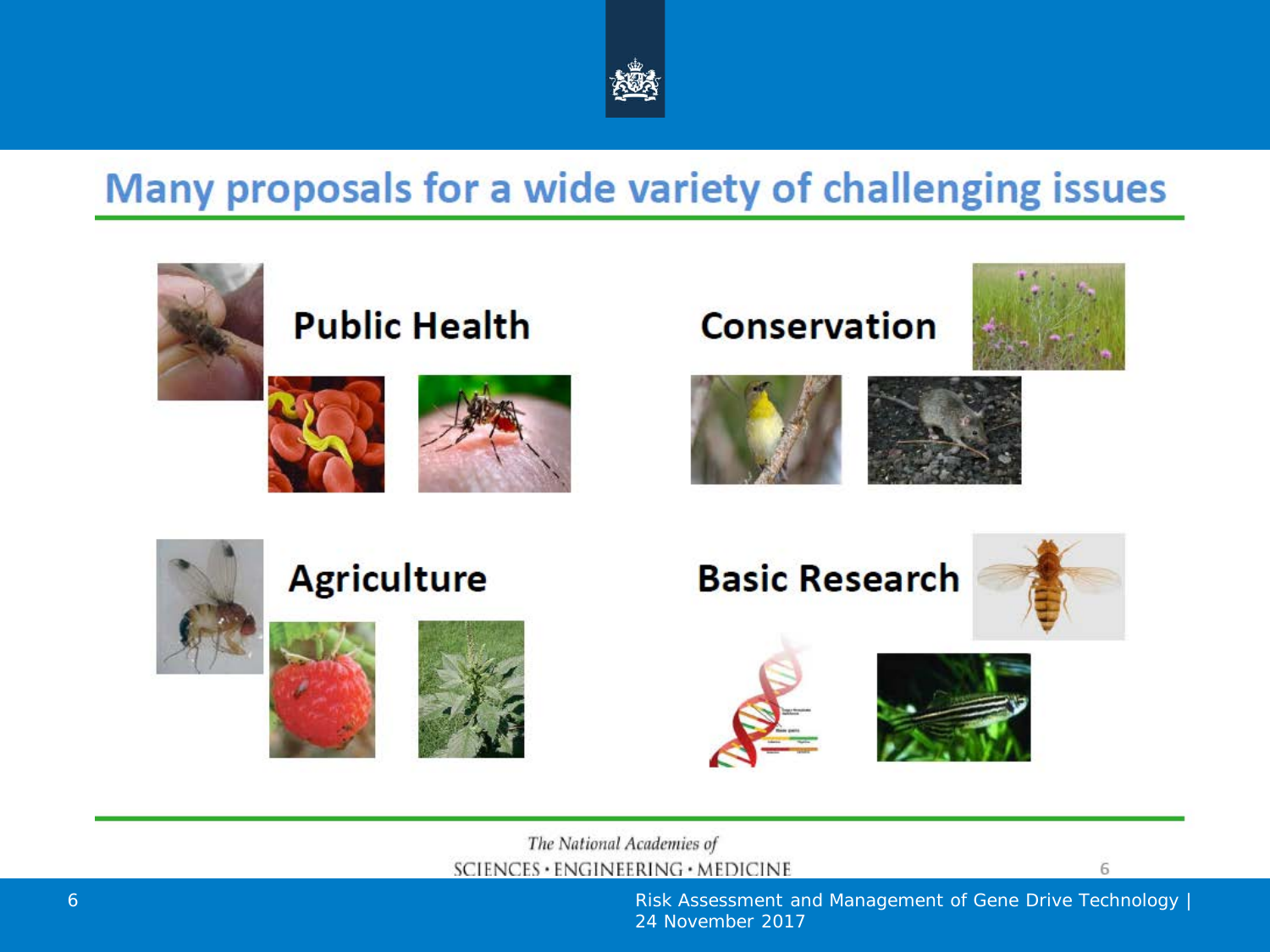

## Many proposals for a wide variety of challenging issues



The National Academies of SCIENCES · ENGINEERING · MEDICINE

6

Risk Assessment and Management of Gene Drive Technology | 24 November 2017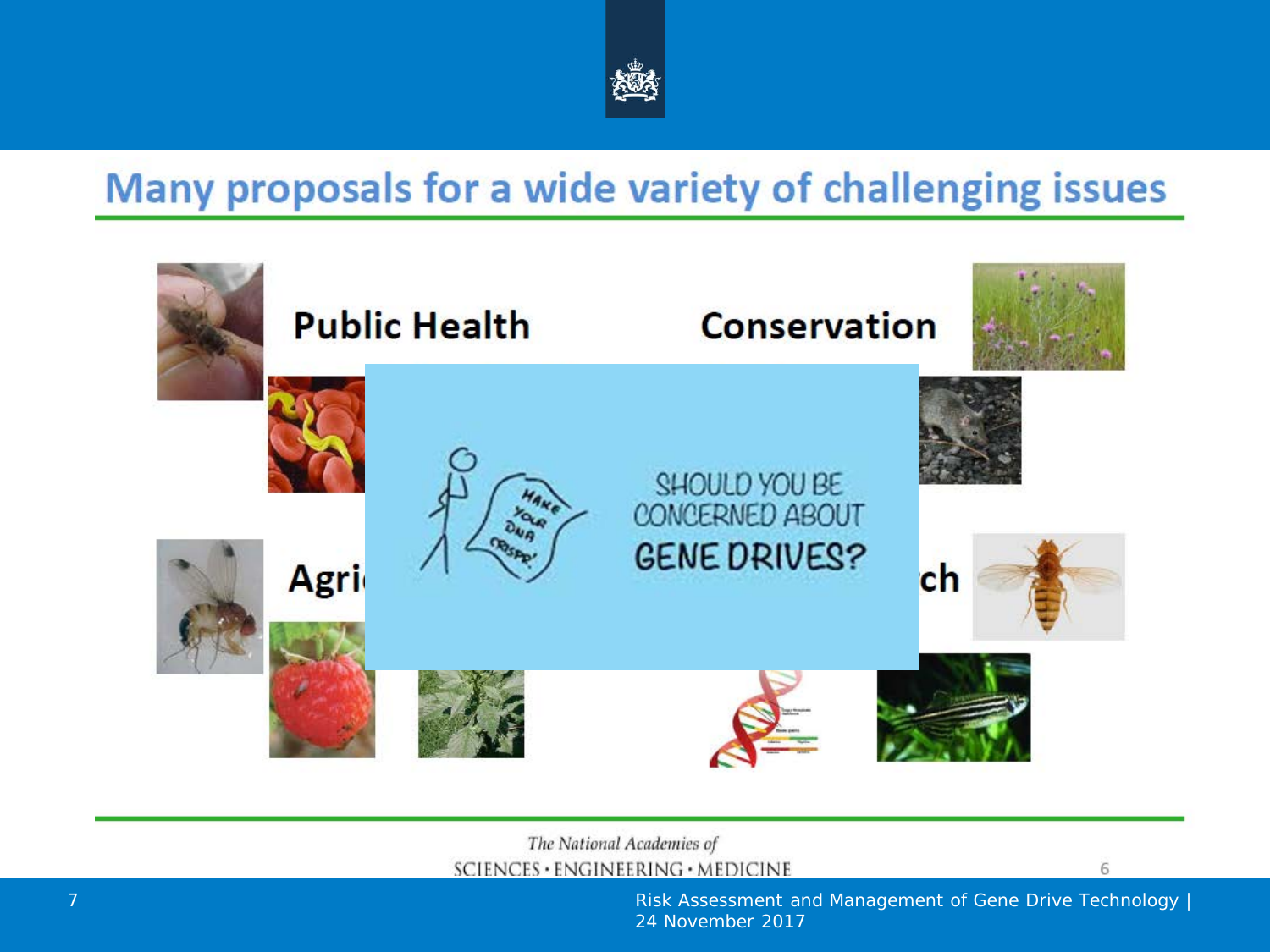

## International activities

The National Academies of  $SCIENCES · ENGINEERING · MEDICINE$ 





Policy Report, RIVM (Jan 2016) Position statement of the ZKBS, Germany (Feb 2016) E-bulletin by HSE, UK (March 2016) Lorentz meeting, Leiden NL (March 2017)

*Many scientific publications*

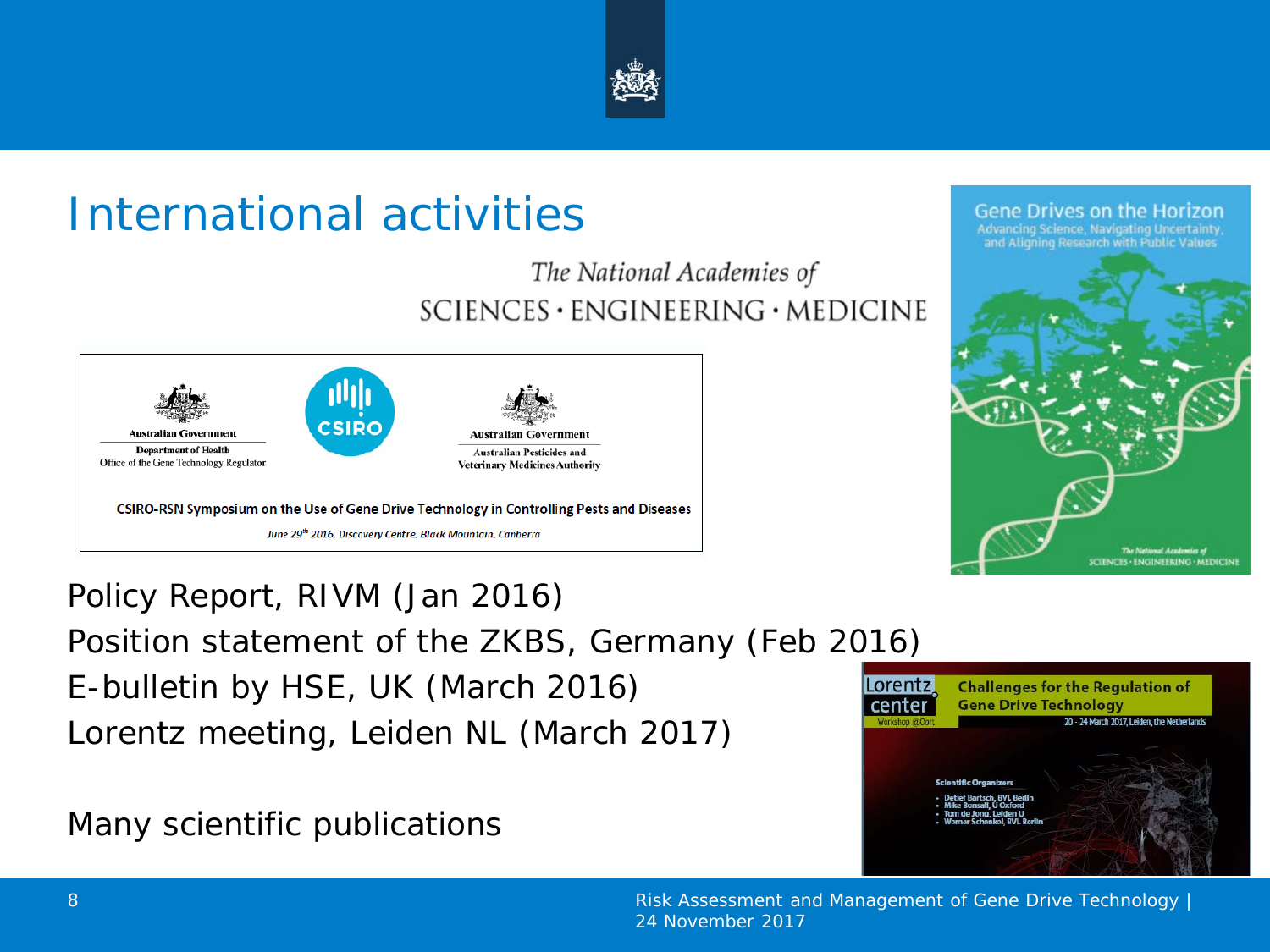

### RIVM activities



(jan 2017)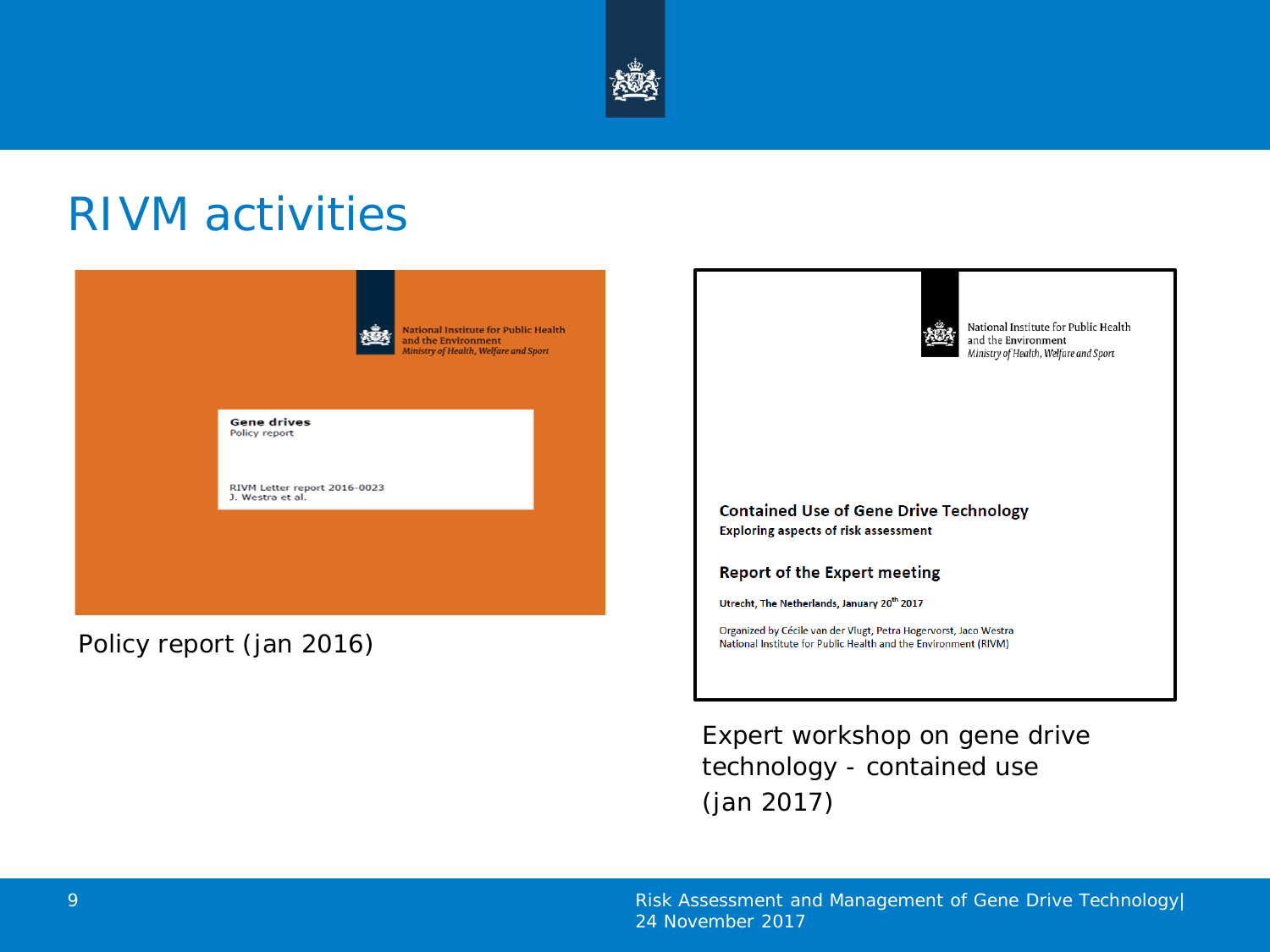

## International context

#### **RIVM**

EU legislation provides sufficient opportunities to implement an effective risk assessment method

Potential consequences for human health and the environment can spread beyond national borders.



Debate on EU and international level



Ethical implications, Biosecurity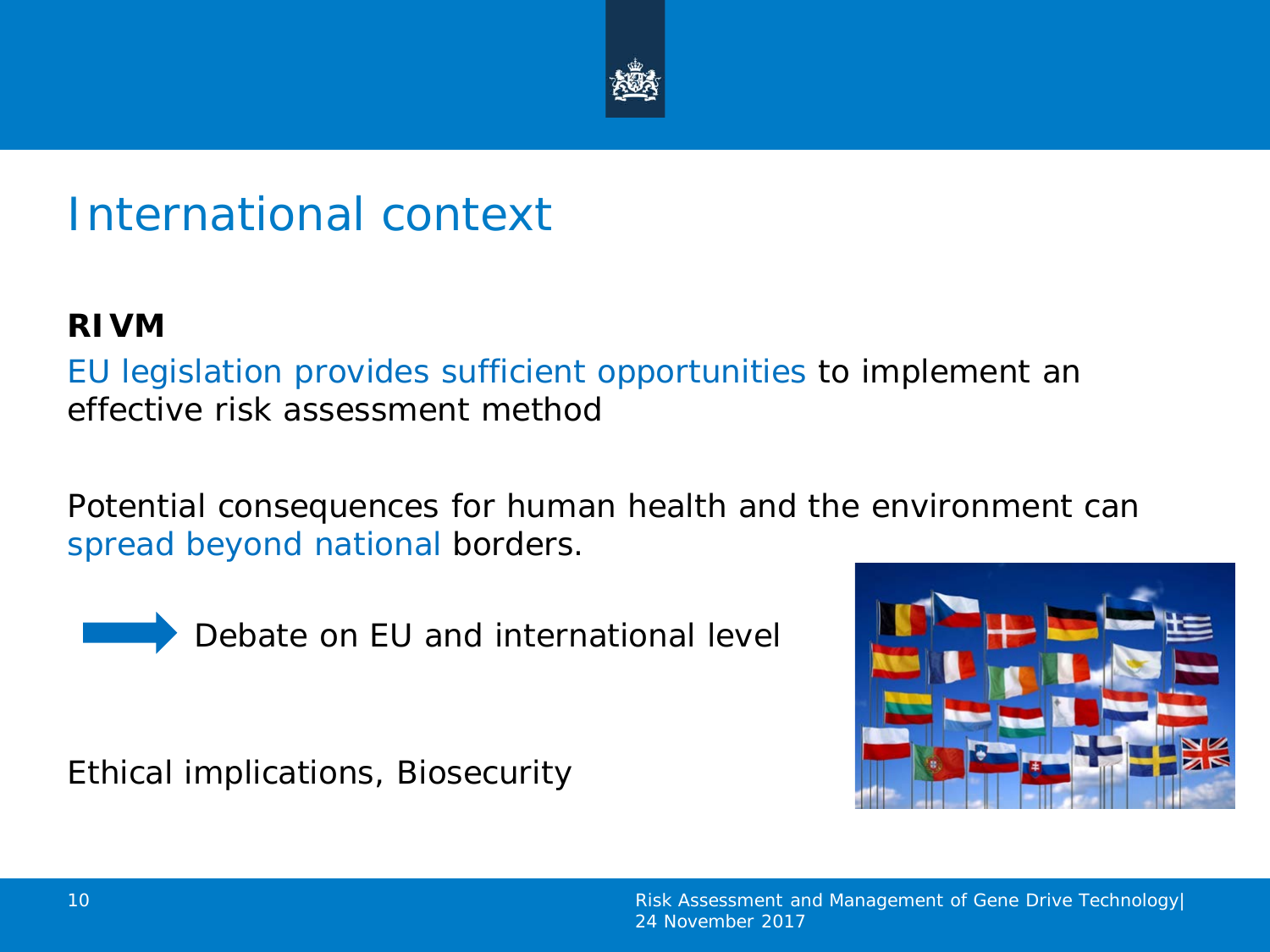

## Environmental release

#### **RIVM**

Additional knowledge and information is needed to effectively assess potential environmental risks

- Other data to be generated, other expertise needed;
- Step-by step principle needs to be filled in in a different way.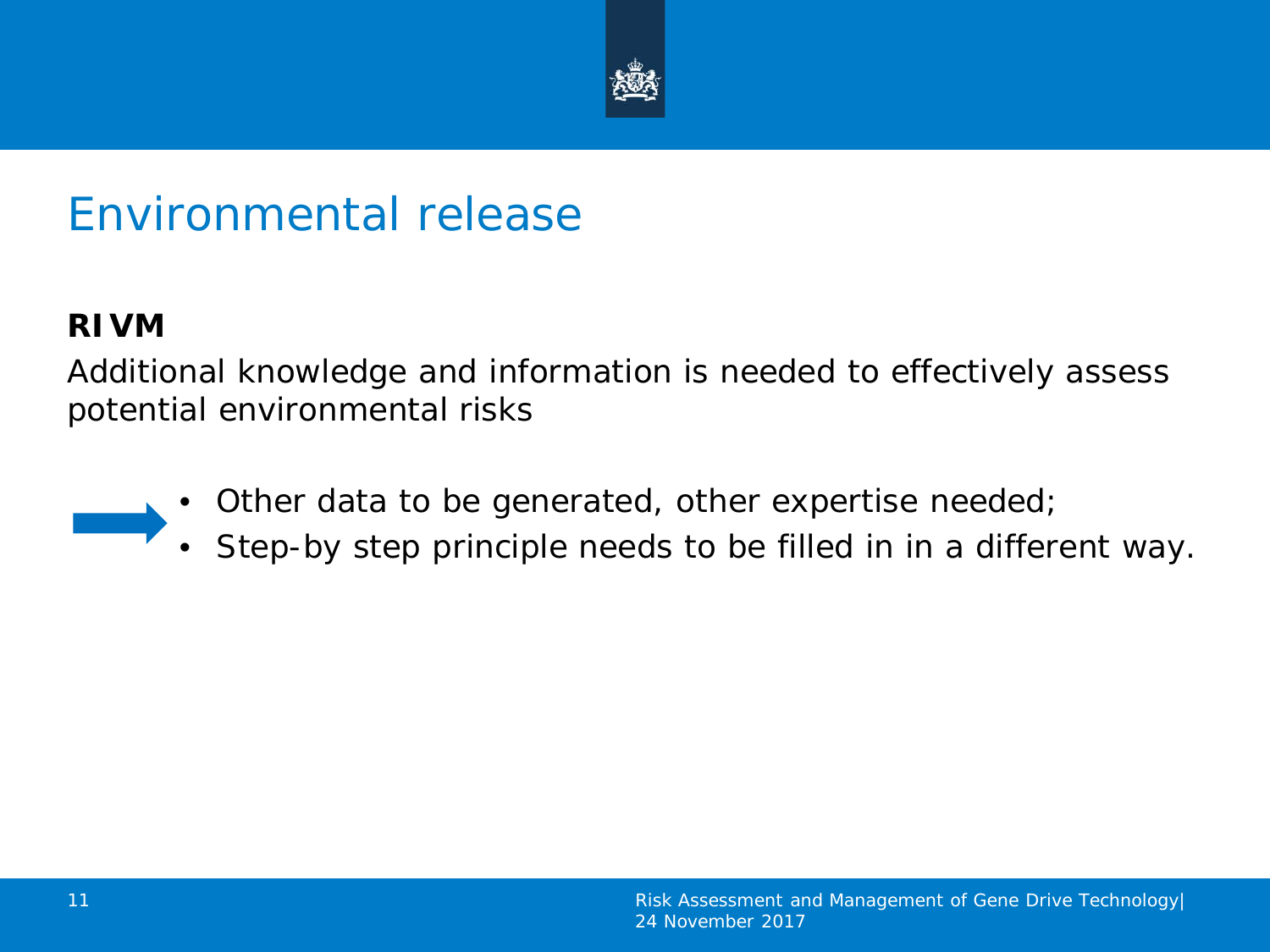

## Contained use

### **RIVM**

Current assessment method for contained use activities is not (or partially) tailored to GMOs with a gene drive.

- Advise to the Ministry: Gene drive technology should require a permit (instead of a notification);
- Development of an adequate risk assessment method is needed.

Conclusions from the expert meeting:

International consistency on containment measures for gene drive organisms is important;

Streamlining risk assessment methods and procedures is useful.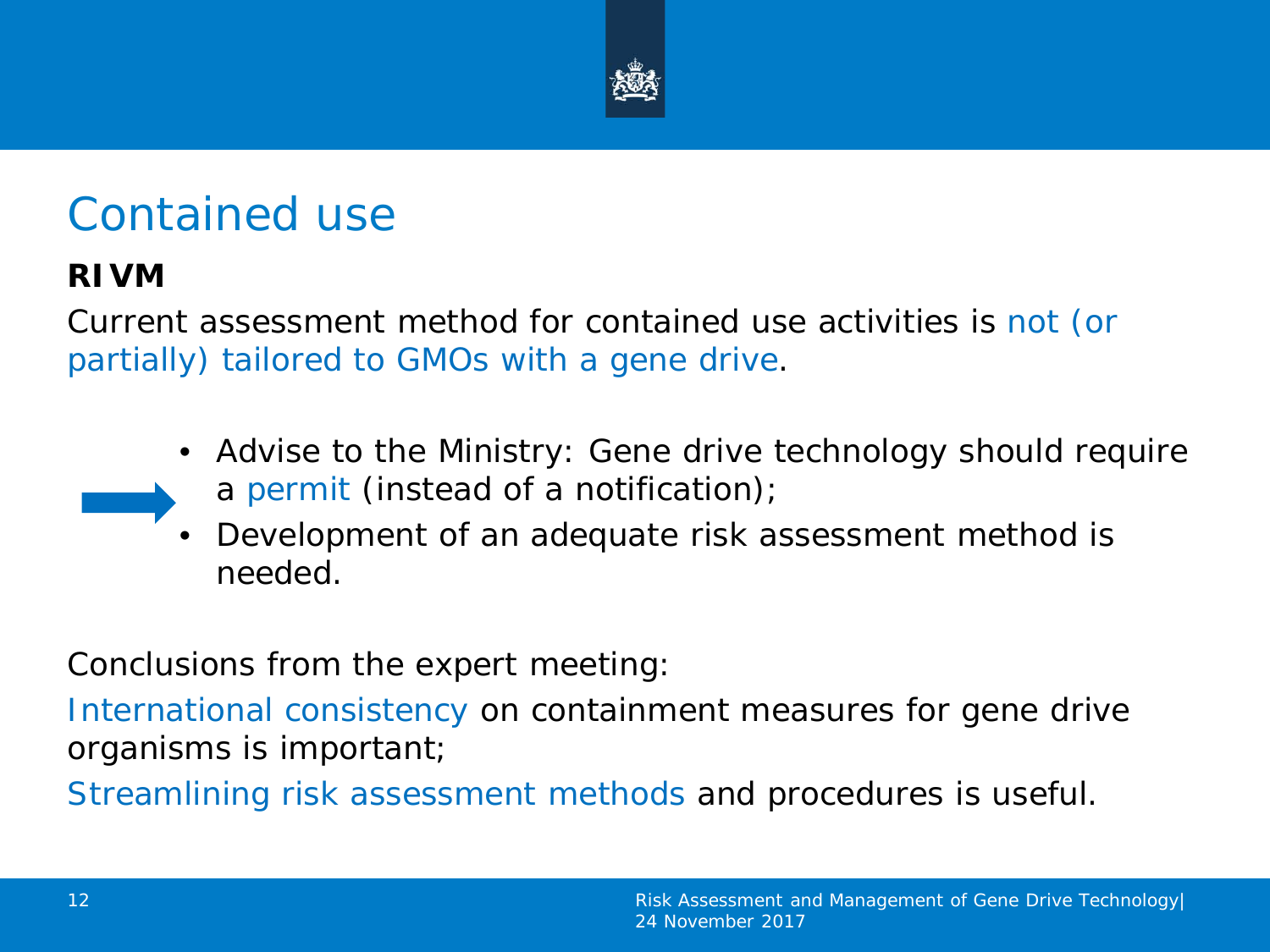

# Action by the Dutch Ministry

The national regulation for contained use is adapted (april 2016):

- Activities with 'gene drive organisms' (GDO) are defined as activities with any organism that is
	- capable of sexual reproduction,
	- is genetically modified with a DNA sequence that encodes a sitespecific endonuclease, (in the case of the CRISPR/Cas9 gene drive technology a guide RNA (gRNA)
	- that integrates at a genome position within the cutting sequence of the endonuclease.
- This activity is a level 4 activity, thereby requiring a permit.
- Adequate control measures are determined by a case-specific risk assessment.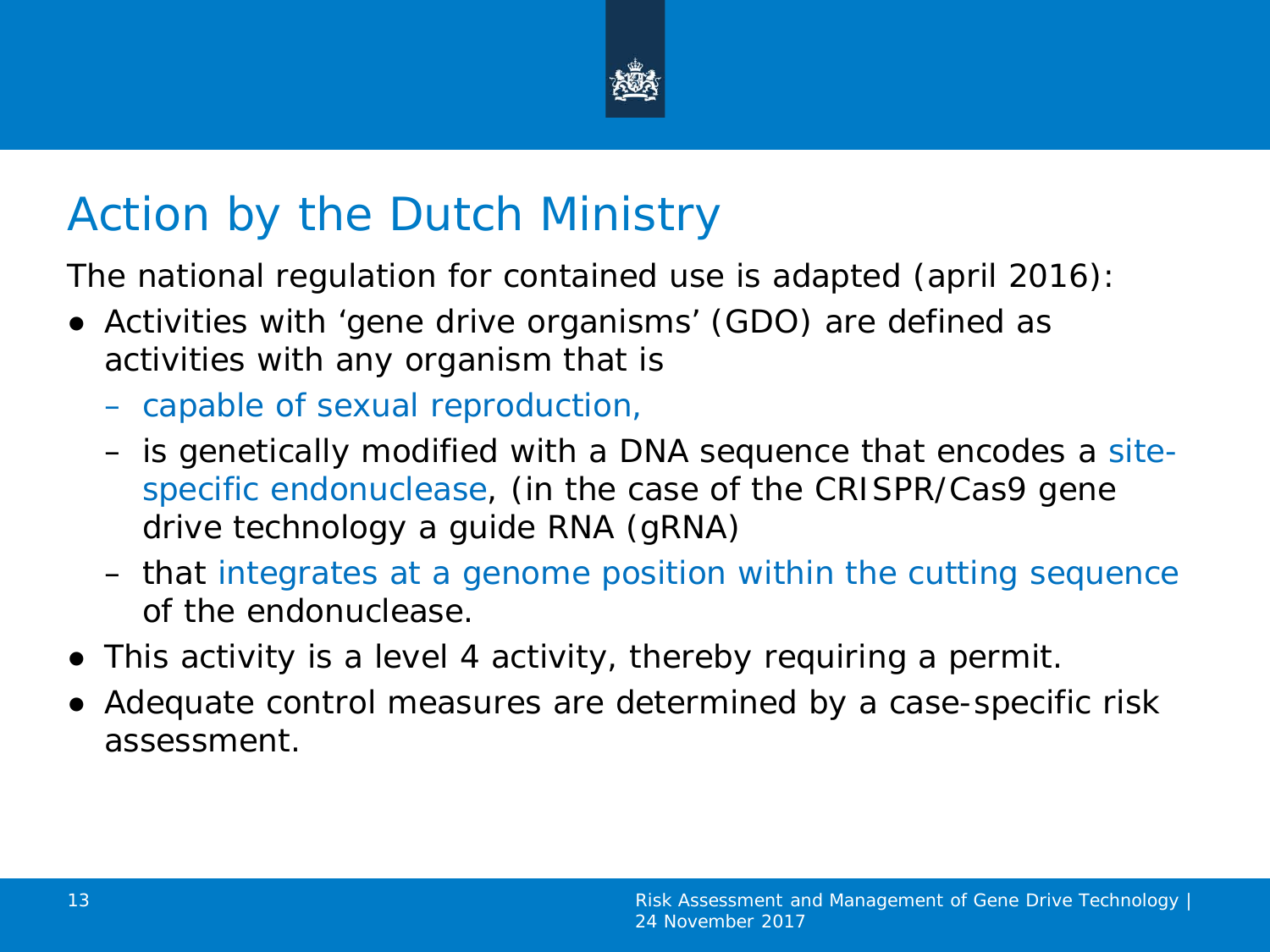

# Contained Use (CU) versus Deliberate Release (DR)



- (1): Risk Assessment (2009/41/EC)
- (2): Environmental Risk Assessment (2001/18/EC)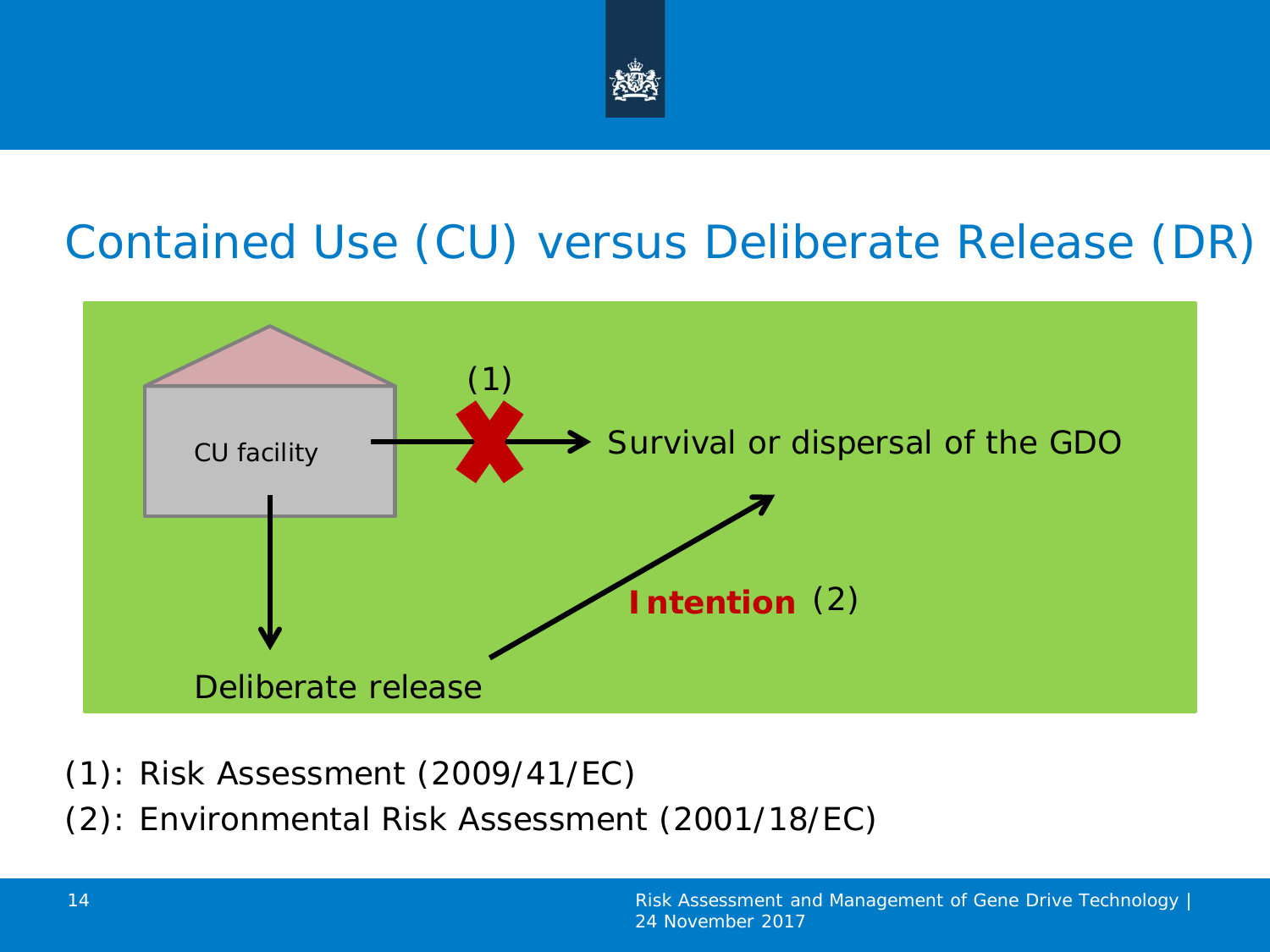

# Risk assessment according to Dir. 2009/41/EC

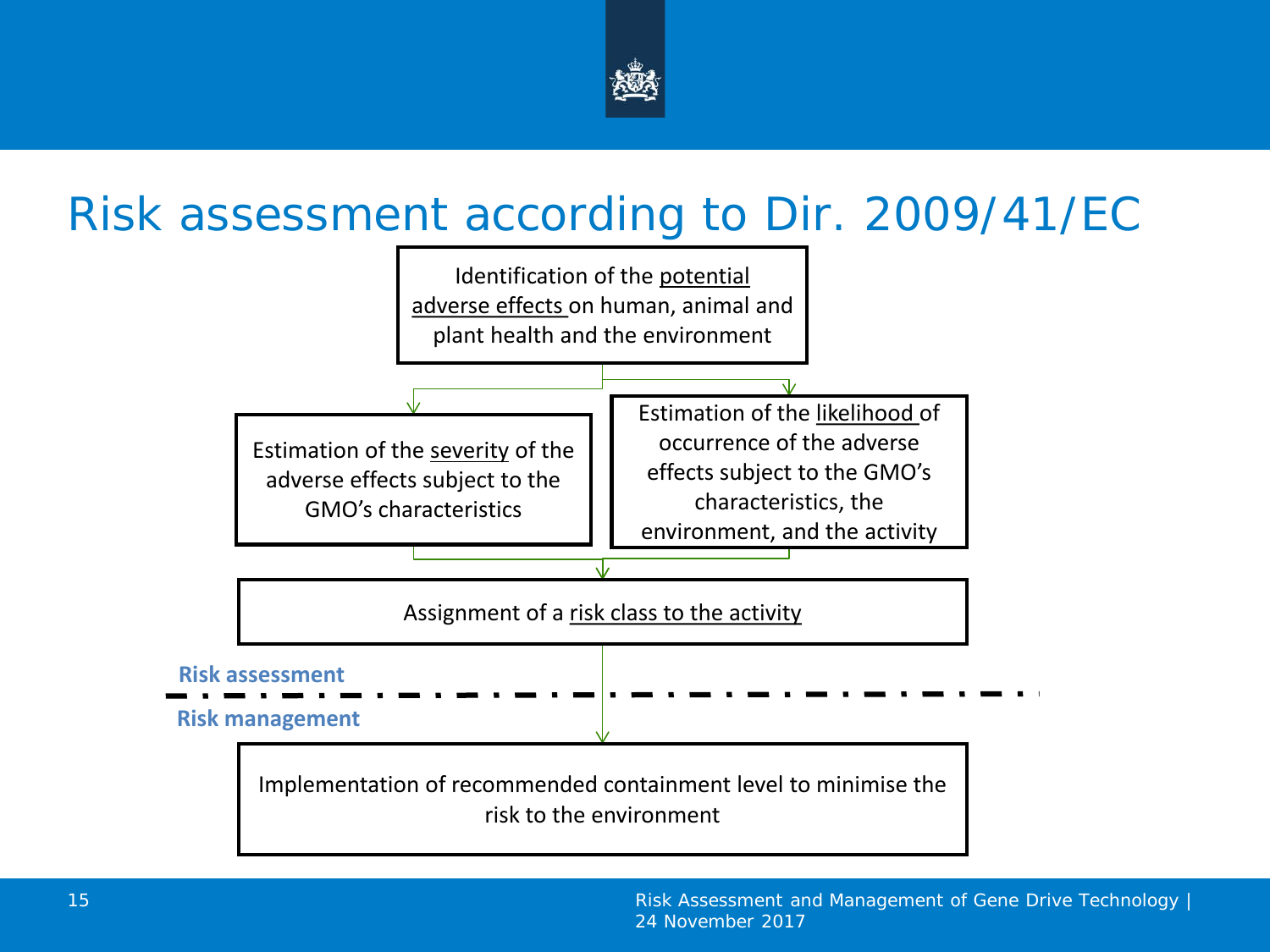

## Potential adverse effects of a GDO

Potential adverse effects which may occur upon an unintentional release:

- 1. Survival of the GDO in the environment
- 2. Genetic transfer of the gene drive elements to wild relatives

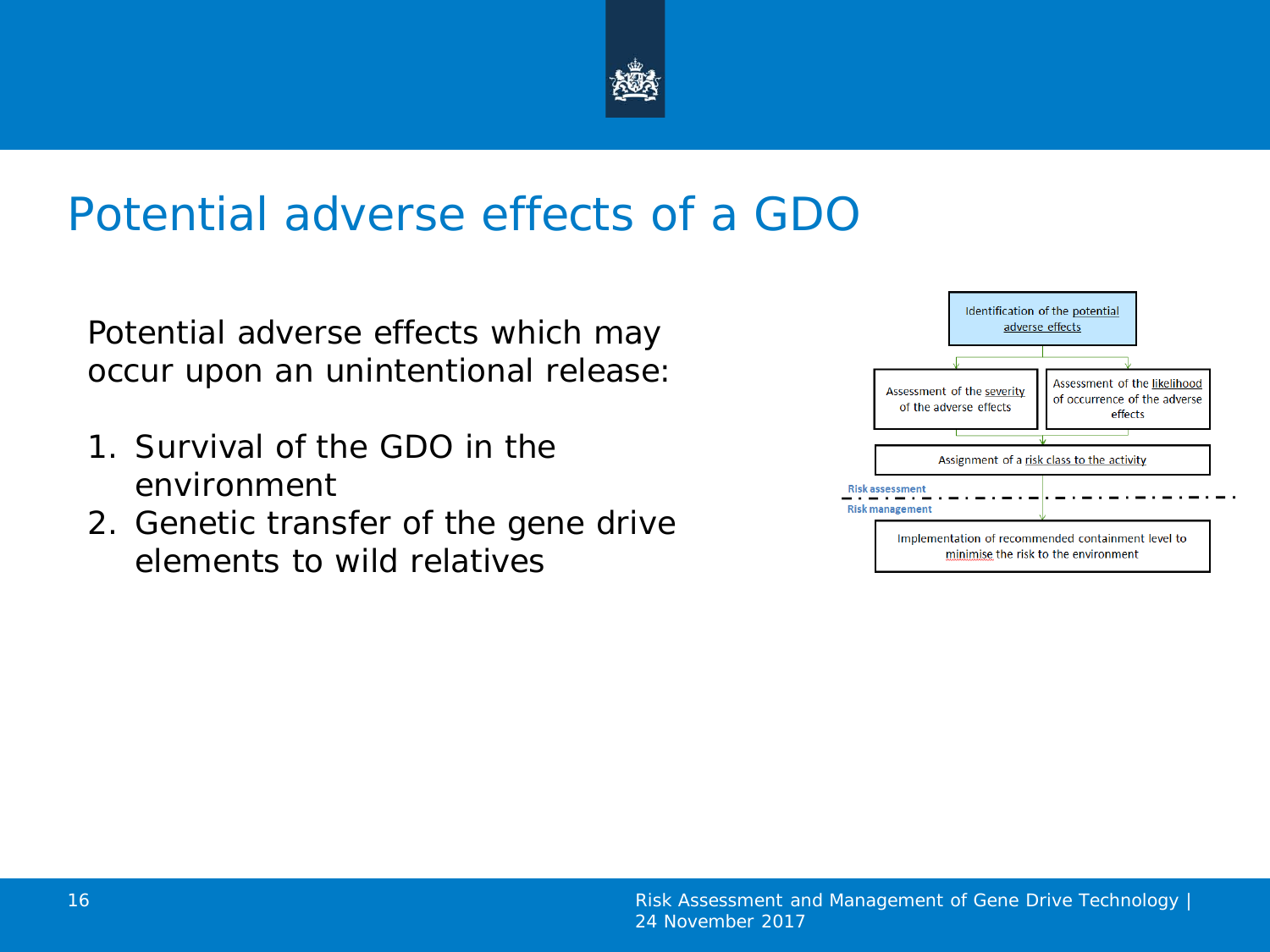

# Severity of the potential adverse effects

Severity is estimated by:

- Biological characteristics of the organism e.g. flying / non-flying, ability to survive outside containment, etc.
- Molecular construction of gene drive e.g. split gene drive, daisy gene drive, harmful cargo gene



Severity is estimated from negligible – low – medium - high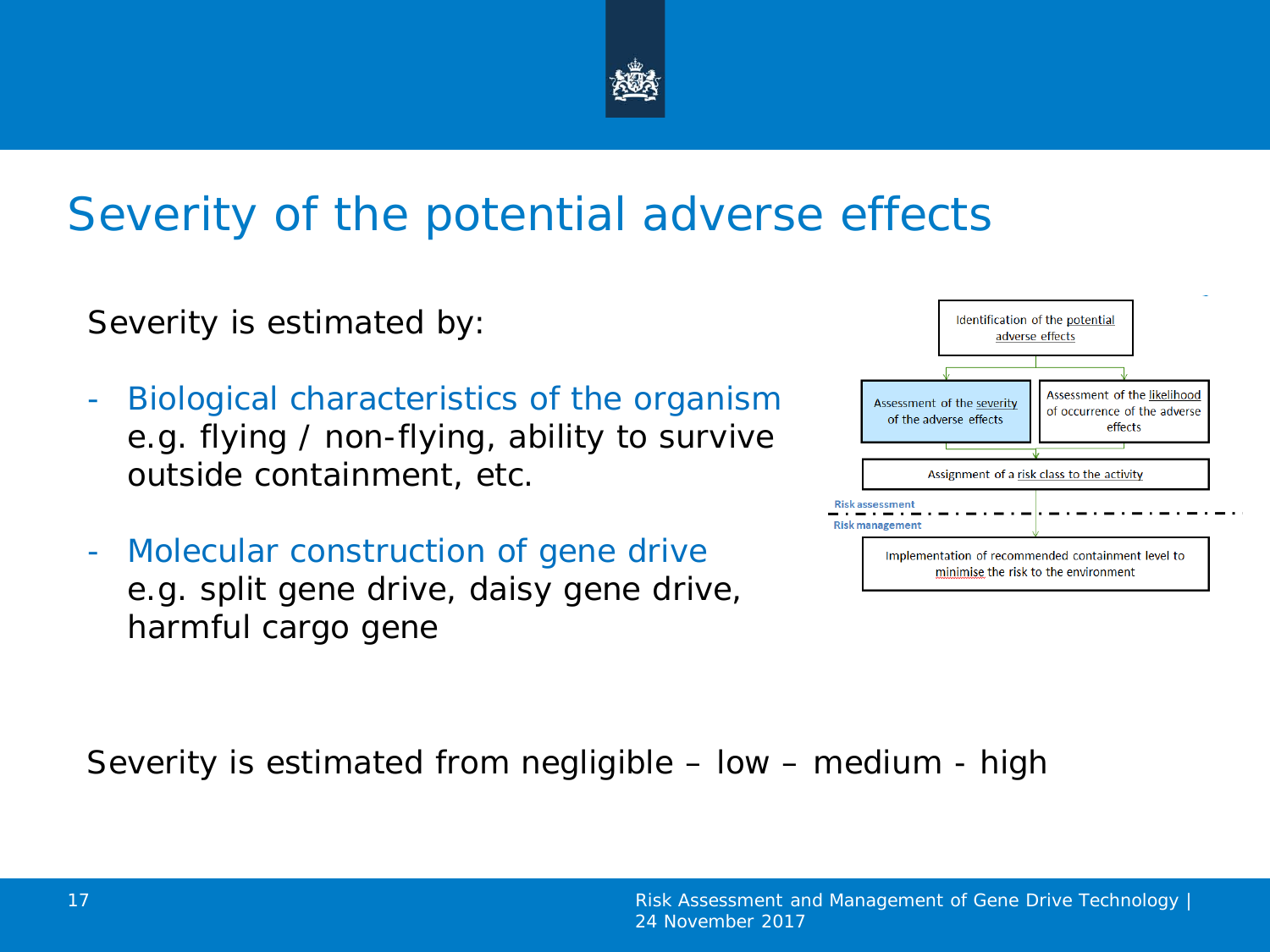

# Likelihood that potential adverse effects occur

Likelihood is estimated by:

- the characteristics of the intended activity e.g. handling mobile organisms vs immobilized organisms, etc.
- the potentially exposed environment e.g. climate conditions, presence of mating partners, prevalence of the GD target site in the local population, etc.

Likelihood is estimated from negligible – low – medium - high

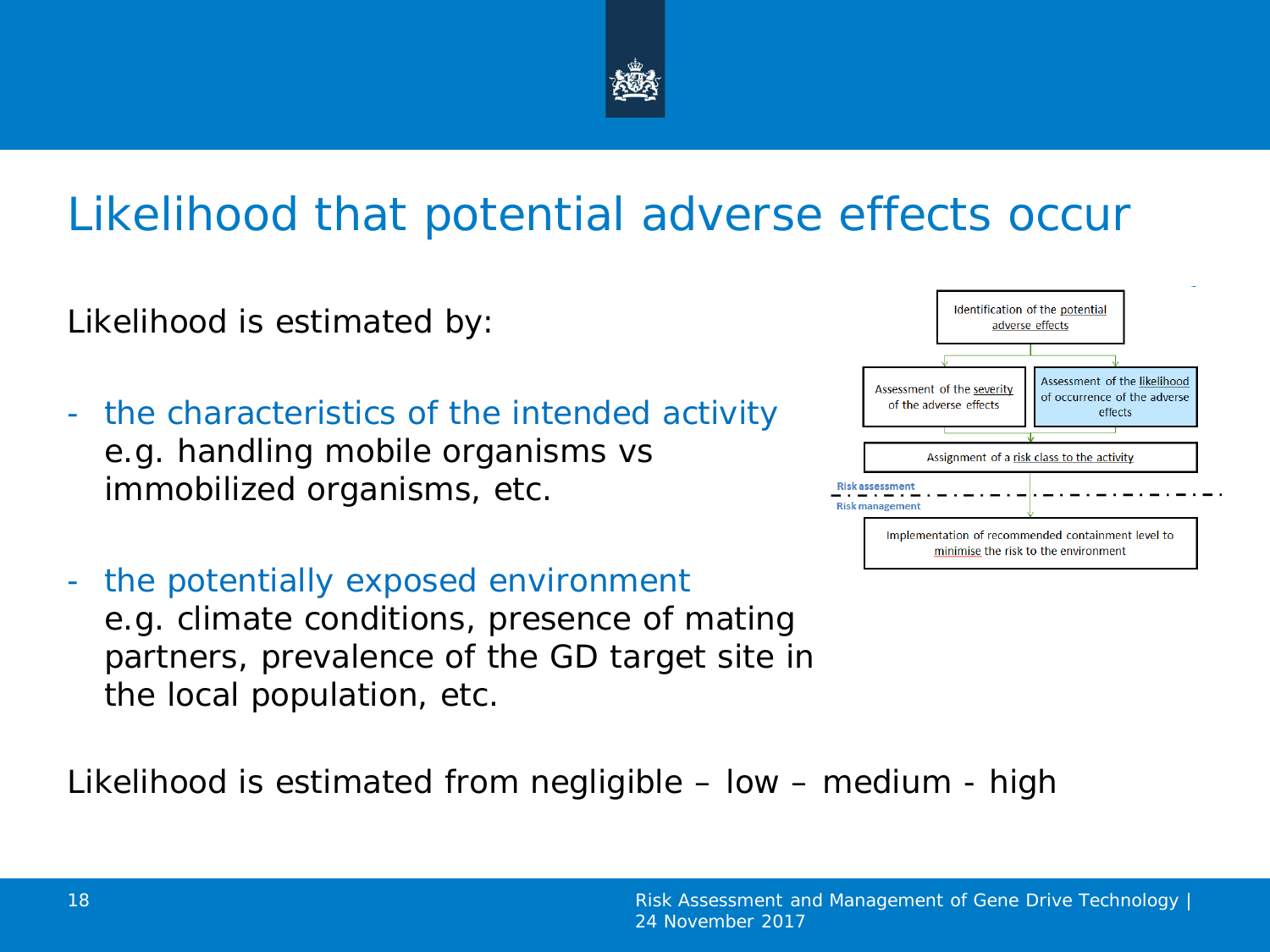

# Assigning risk classes for activities with a GDO

By combining the estimated levels of severity and likelihood risk classes for a GDO are proposed:



Three risk classes

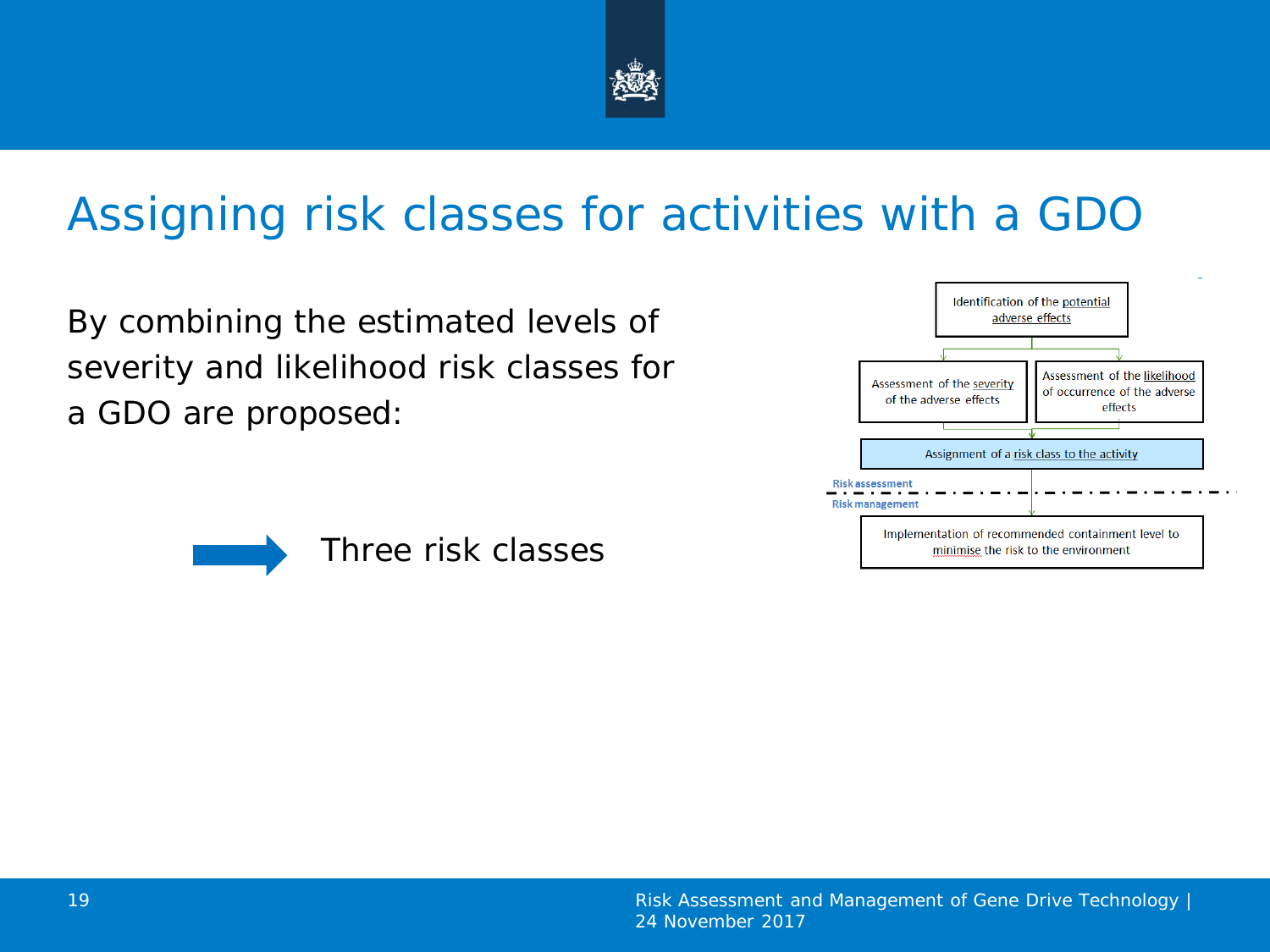

# Defining risk classes for a GDO activity

#### Risk class 1: negligible to low risk

GDO comprises a similar risk as the corresponding GMO, i.e. there is no increased spread of the GDO or its genetic trait in case of unintentional release.

#### Risk class 2: medium risk

A non-permanent impact on the environment, i.e. the spread of the GDO or its trait is transient and the initial situation can be restored.

#### Risk class 3: high risk

A permanent and non-reversible impact on the envrionment

| The risk level and class of contained use activities with a GDO |            |                                                              |                                          |                                          |                                          |
|-----------------------------------------------------------------|------------|--------------------------------------------------------------|------------------------------------------|------------------------------------------|------------------------------------------|
|                                                                 |            | Severity of potential adverse effects<br>(ecological impact) |                                          |                                          |                                          |
|                                                                 |            | Negligible                                                   | Low                                      | Medium                                   | High                                     |
| Likelihood of occurrence of<br>adverse effects<br>potential     | High       | <b>Negligible</b><br><b>Risk class 1</b>                     | <b>Medium</b><br><b>Risk class 2</b>     | <b>High</b><br><b>Risk class 3</b>       | <b>High</b><br><b>Risk class 3</b>       |
|                                                                 | Medium     | Negligible<br><b>Risk class 1</b>                            | Low<br><b>Risk class 1</b>               | <b>Medium</b><br><b>Risk class 2</b>     | <b>High</b><br><b>Risk class 3</b>       |
|                                                                 | Low        | <b>Negligible</b><br><b>Risk class 1</b>                     | Low<br><b>Risk class 1</b>               | Low<br><b>Risk class 1</b>               | Medium<br><b>Risk class 2</b>            |
|                                                                 | Negligible | <b>Negligible</b><br><b>Risk class 1</b>                     | <b>Negligible</b><br><b>Risk class 1</b> | <b>Negligible</b><br><b>Risk class 1</b> | <b>Negligible</b><br><b>Risk class 1</b> |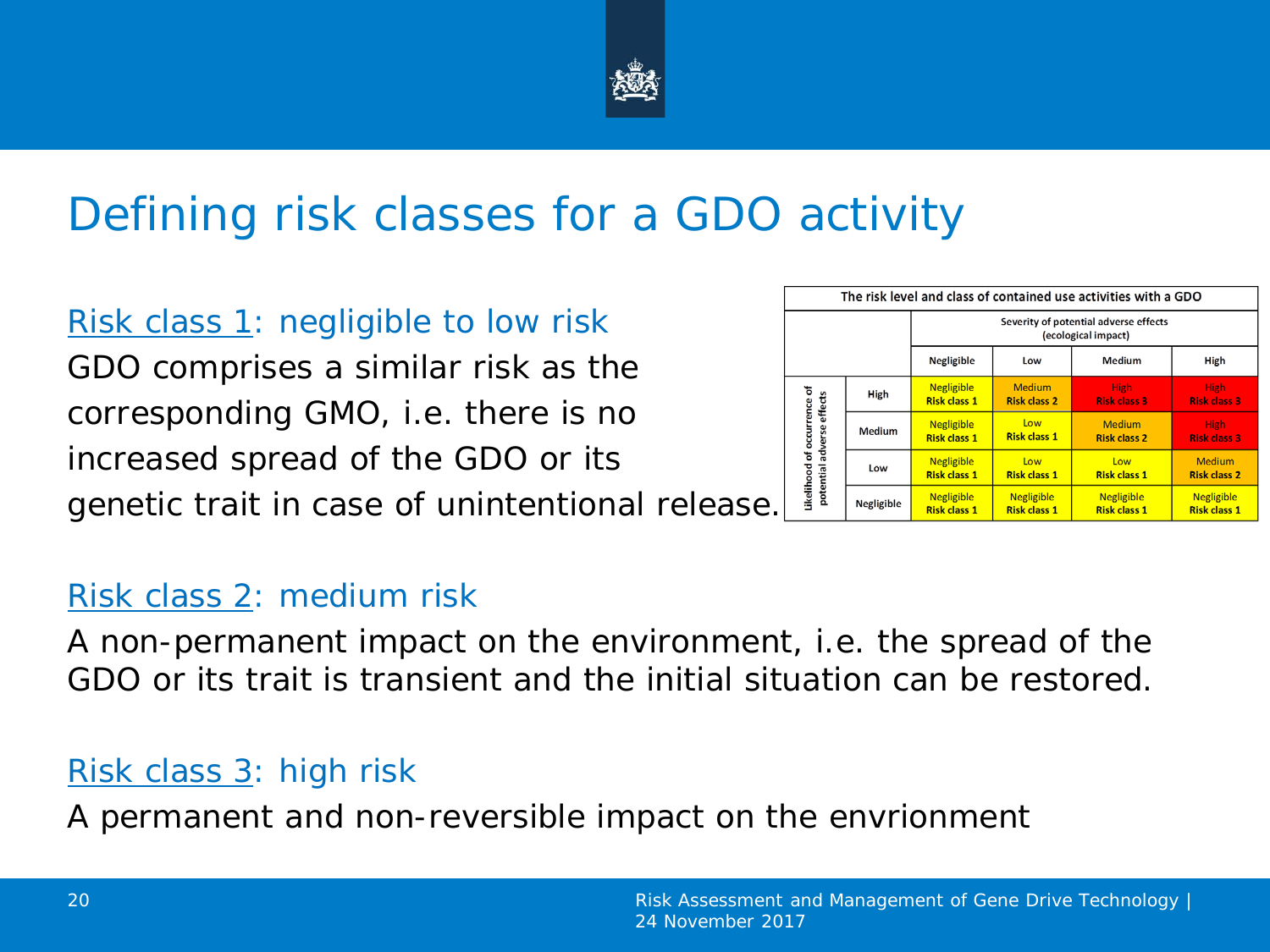

## Risk management – Minimal control measures

The outcome of the risk assessment is the assignment of a risk class for which proportionate control measures apply.

Risk class 1: control measures BSL-1 / ACL-2



Risk class 2: Risk class 3:

control measures BSL-2/3 / ACL-3

(measures to prevent potential adverse effects due to pathogenicity can be omitted)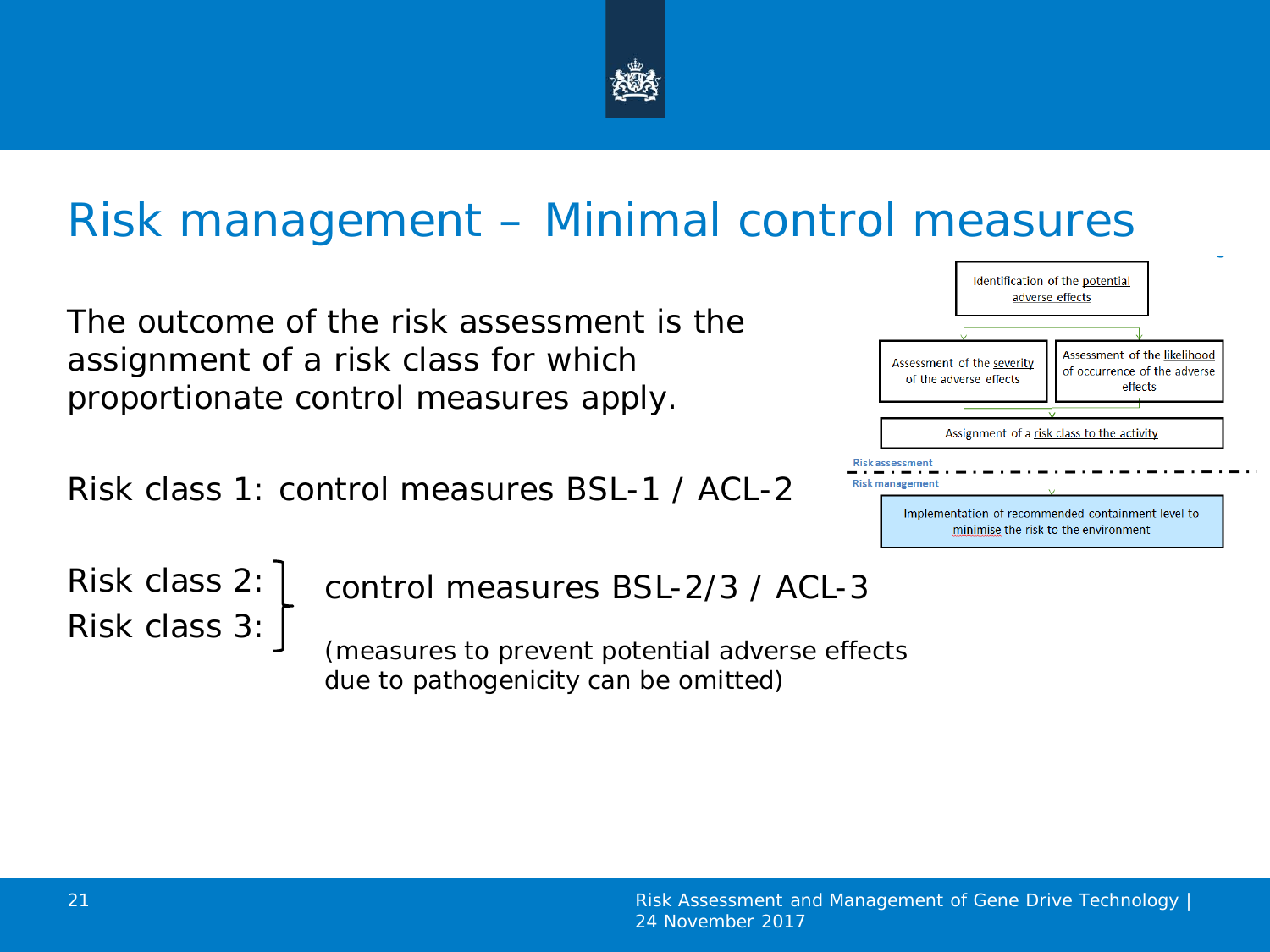

## Risk management – Minimal control measures

|                          | <b>Minimal control measures</b>                                                                                                                                          |                                                                                                                       |                                                                                                                              |  |
|--------------------------|--------------------------------------------------------------------------------------------------------------------------------------------------------------------------|-----------------------------------------------------------------------------------------------------------------------|------------------------------------------------------------------------------------------------------------------------------|--|
|                          | <b>Risk class 1</b>                                                                                                                                                      | <b>Risk class 2</b>                                                                                                   | <b>Risk class 3</b>                                                                                                          |  |
| Physical<br>requirements | Two layers of physical<br>containment: (1) species<br>appropriate container<br>(unbreakable, escape-proof)<br>and (2) laboratory to include<br>species-specific barriers | Additional layer of physical containment to enclose<br>the species appropriate container                              |                                                                                                                              |  |
|                          |                                                                                                                                                                          |                                                                                                                       | Two door system with<br>interlock                                                                                            |  |
| Work<br>practice         |                                                                                                                                                                          | Access to all areas used<br>for GDO activities<br>limited to trained<br>personnel and instructed<br>service personnel | Access to all areas used<br>for GDO activities<br>restricted to trained<br>personnel and<br>accompanied service<br>personnel |  |
|                          | Monitoring plan available to test for the presence of<br>the gene drive element(s) in the environment in<br>case of unintentional release                                |                                                                                                                       |                                                                                                                              |  |
|                          |                                                                                                                                                                          |                                                                                                                       | Emergency plan<br>prepared in case of<br>detection of gene drive<br>element in the<br>environment                            |  |

Minimal measures in addition or as modification of the BSL and ACL containments are presented.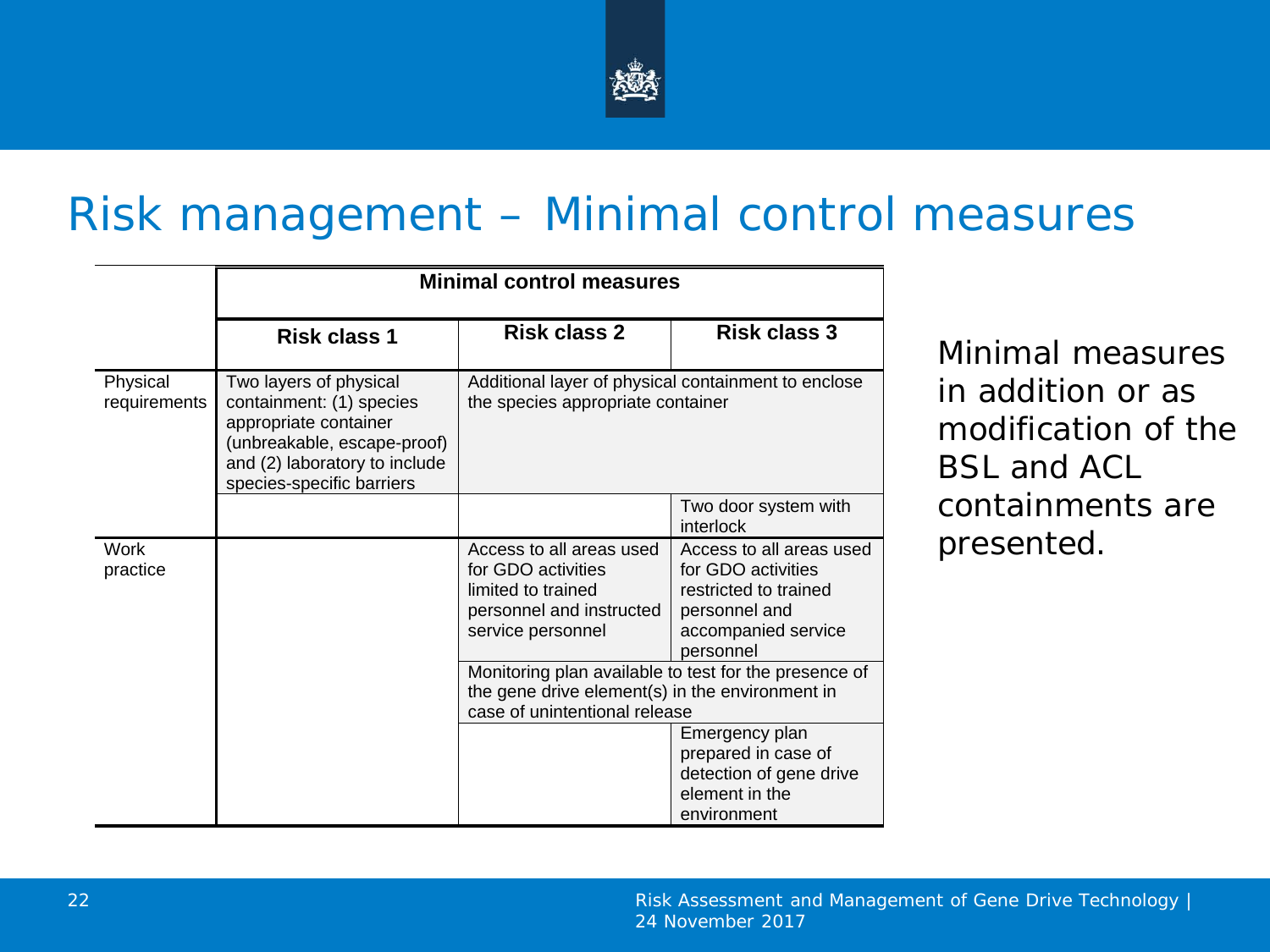

## Species specific control measures

| Additional specific control measures |                                               |                                                                     |                                                                                                                                                                                                                                   |  |  |
|--------------------------------------|-----------------------------------------------|---------------------------------------------------------------------|-----------------------------------------------------------------------------------------------------------------------------------------------------------------------------------------------------------------------------------|--|--|
| For work<br>with yeast               |                                               | All manipulations inside a class II biosafety cabinet               |                                                                                                                                                                                                                                   |  |  |
| and<br>filamentous<br>fungi          |                                               |                                                                     | Airlock, laboratory at<br>negative pressure<br>relative to surroundings<br>and HEPA-filtered<br>exhaust                                                                                                                           |  |  |
|                                      |                                               |                                                                     | The controlled area<br>must be sealable to<br>permit fumigation                                                                                                                                                                   |  |  |
| For work<br>with<br>arthropods       | Hanging curtain at<br>laboratory-side of door | Two door system with interlock                                      |                                                                                                                                                                                                                                   |  |  |
|                                      | Insects immobilized for handling              |                                                                     | Insects immobilized for<br>handling and handled<br>inside closed<br>containment (e.g. a tent)                                                                                                                                     |  |  |
|                                      |                                               | Program to monitor the effectiveness of escape<br>prevention        |                                                                                                                                                                                                                                   |  |  |
|                                      |                                               |                                                                     | Protocols are practiced<br>with wildtype organisms<br>before implementation<br>All manipulations with<br>GDOs to be observed<br>by second trained<br>individual to provide<br>assistance and verify<br>adherence to<br>procedures |  |  |
| For work<br>with rodents             |                                               | Identification of animals<br>(earmark, chip, etc) is<br>recommended | Means to identify<br>animals (earmark, chip,<br>etc)                                                                                                                                                                              |  |  |
|                                      |                                               |                                                                     | Camera or window to<br>monitor housing of<br>rodents                                                                                                                                                                              |  |  |

#### The control measures are indicative

#### Risk assessment and management is case-specific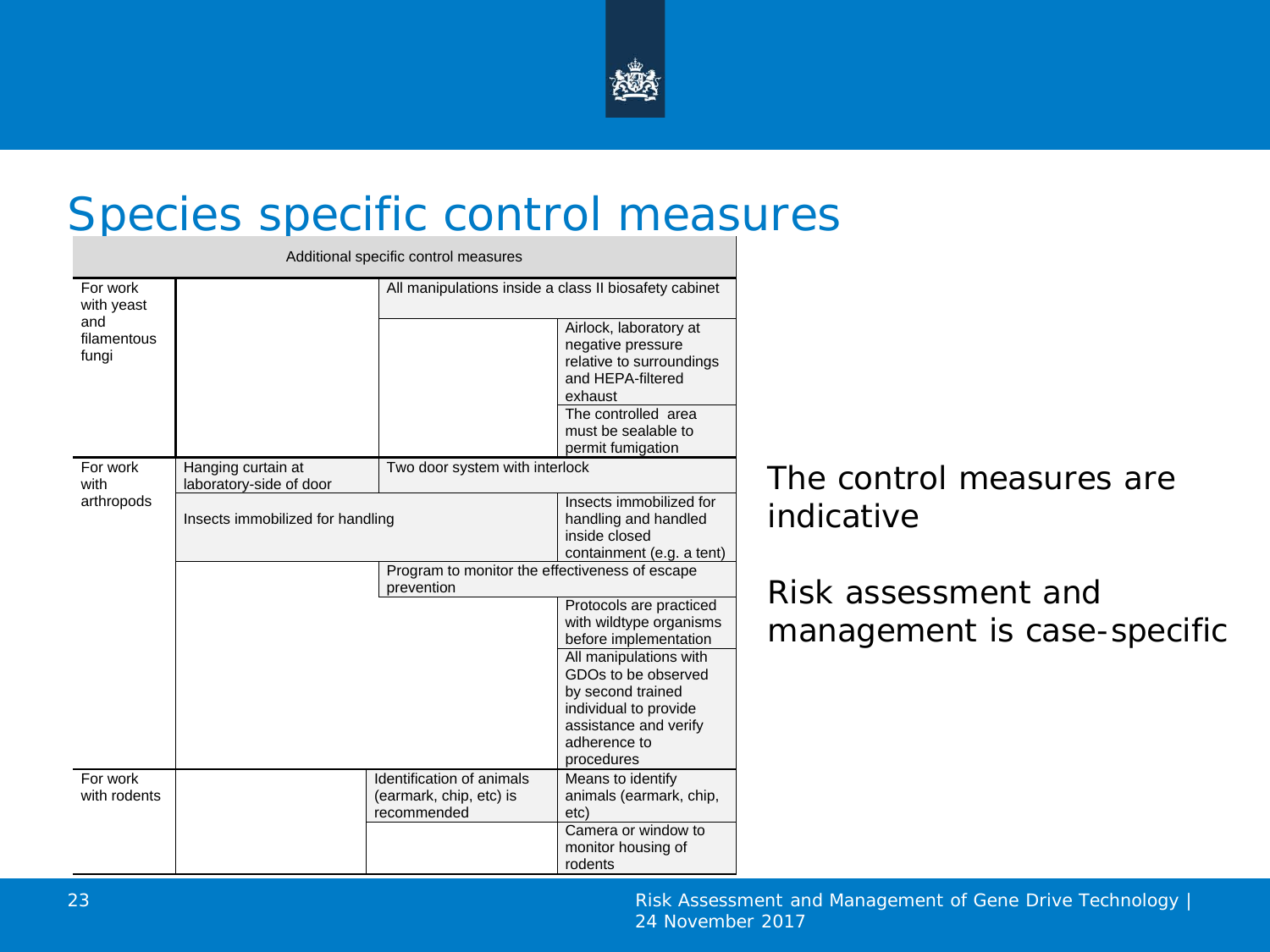

## **Conclusions**

- Proposal for a structured risk assessment method for GDOs in contained use;
- The outcome presents new risk classes of GDOs and respective control measures (risk management).
- By working with several EU risk assessors together in developing this method a first step in a consistent approach is set.
- This work is submitted to *Applied Biosafety,*
- RIVM report in preperation with advice to the Ministry on specifications for risk assessment and management of GDOs.
- EU working group of the Regulatory Committee for Directive 2009/41/EC will be held at 14 December 2017; gene drive technology is on the agenda.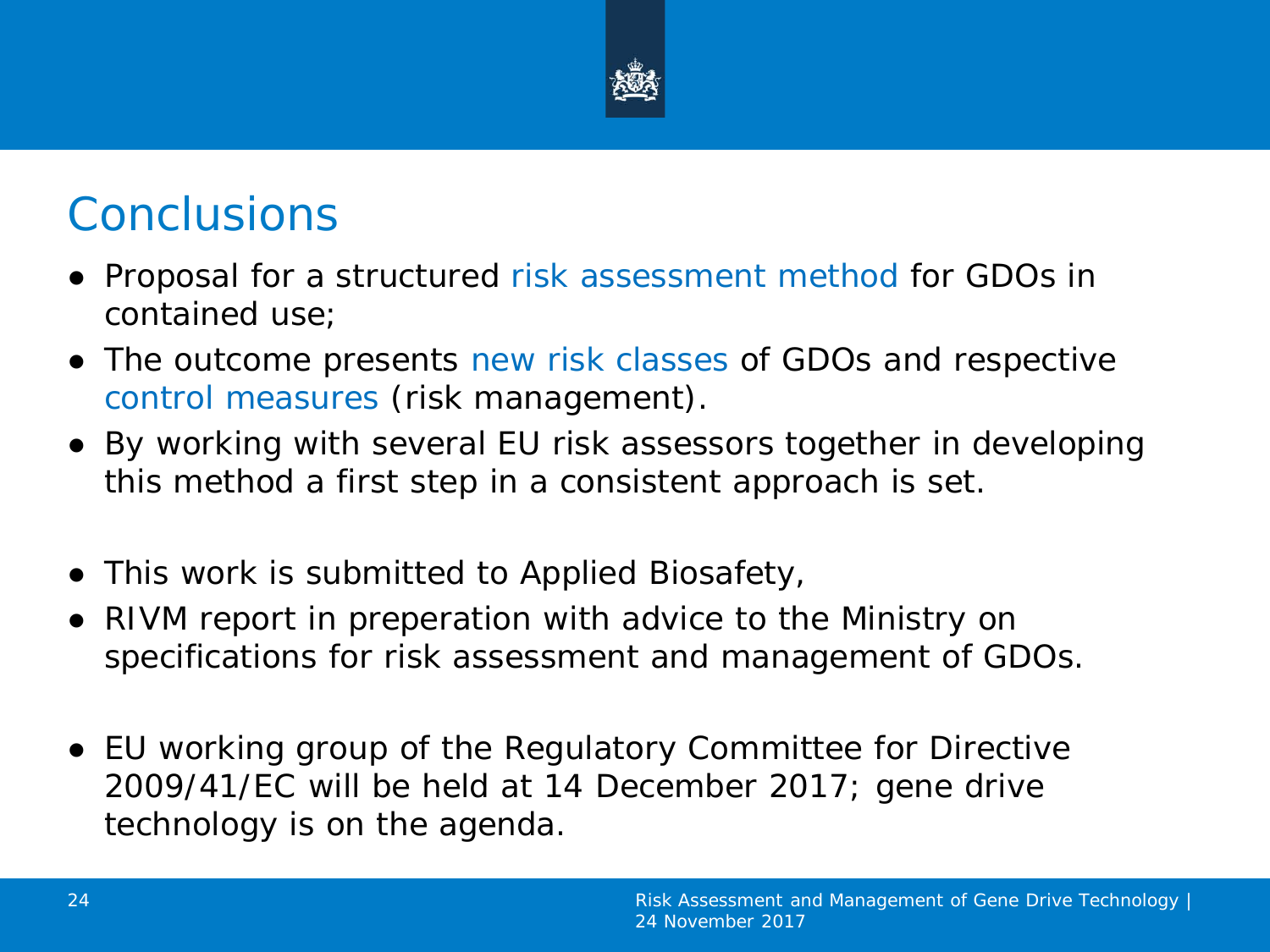

#### Thank you for your attention!



Risk Assessment and Management of Gene Drive Technology | 24 November 2017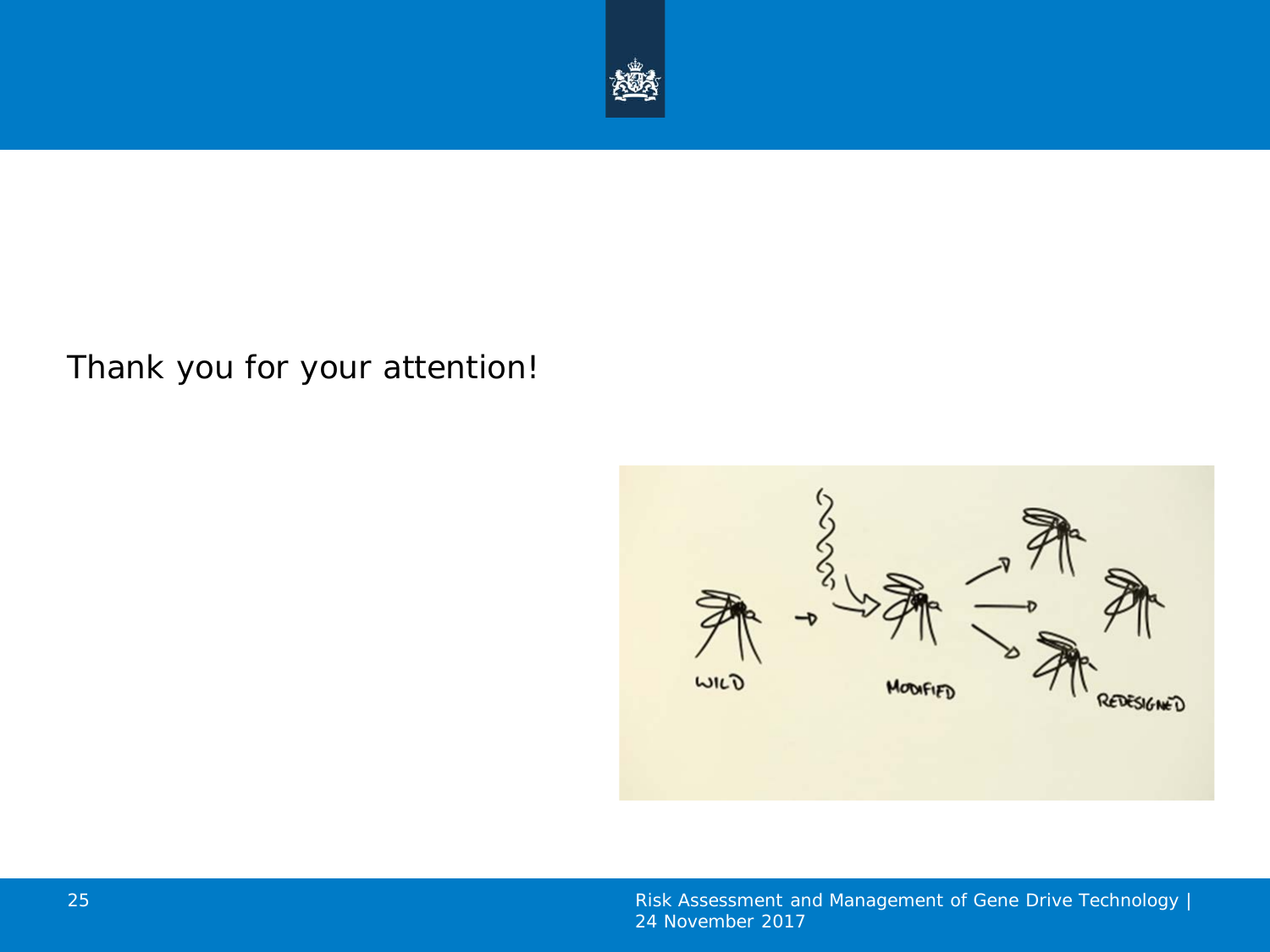